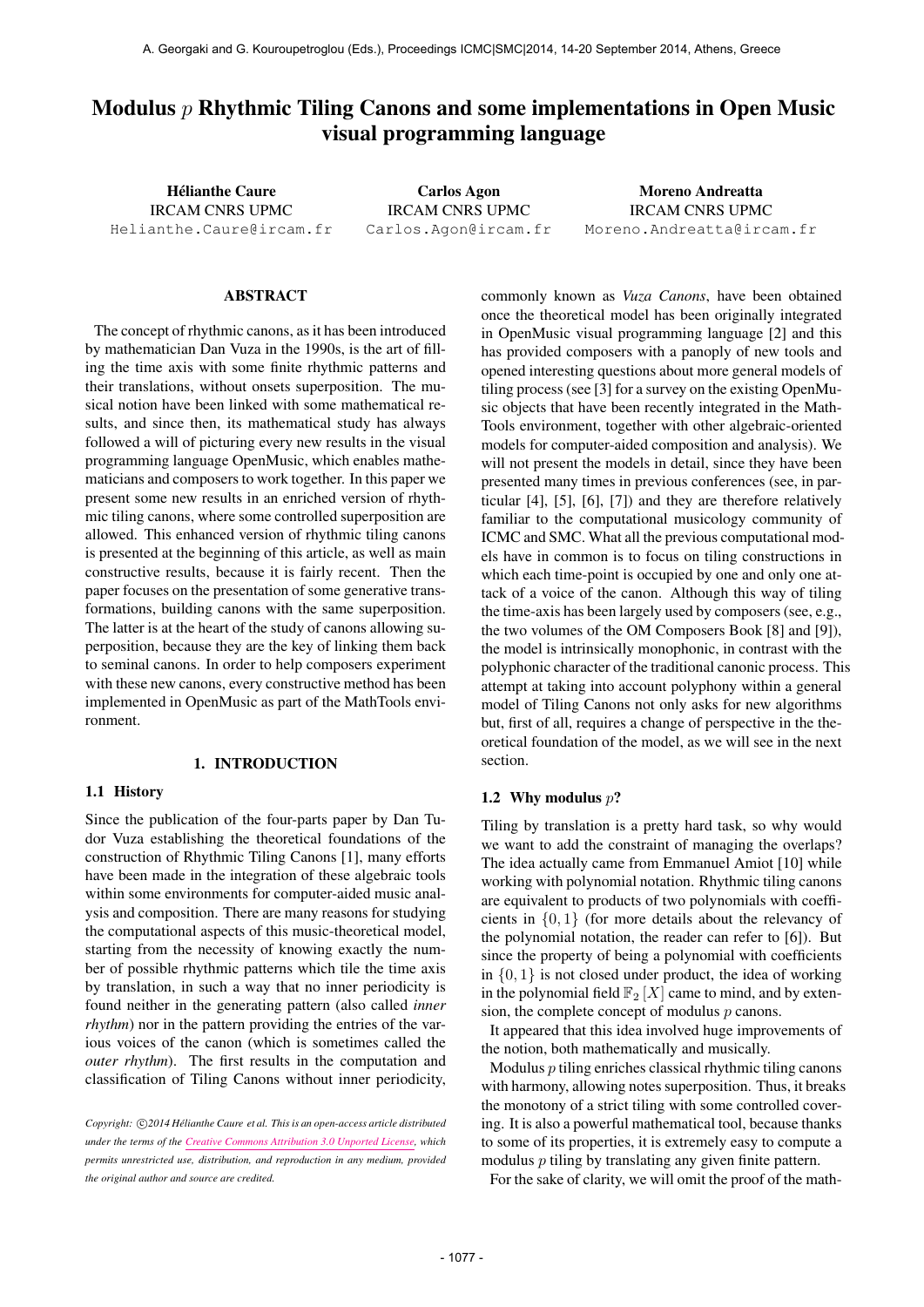

Figure 1. The Abadja rhythm.

ematical statements in this paper, although proved elsewhere.

# 2. DEFINITIONS AND EXAMPLES

Musically, a rhythmic tiling canon (RTC), is a canon where only the onsets matter. The pitch and length of the notes are not relevant, and we impose the pattern of onsets and its translates to tile the time axis represented by the discretized line  $\mathbb{Z}$ . That is to say that a finite rhythmic pattern (the *inner rhythm*) is played at some beats (the *outer rhythm*) to obtain one and exactly one note at every pulsation. Such a canon is equivalent to a tiling of the line  $\mathbb Z$  by a finite integers set and its translates, i.e. to a direct sum of two integers sets being equal to  $\mathbb{Z}$ . Lagarias and Wang [11, theorem 5] have proved that RTC can be reduced to a direct sum of two *finite* integers sets being equal to  $\mathbb{Z}_N$  for some  $N \in \mathbb{N}^*$ .

For more details on the subject of RTC, the interested reader is invited to refer to [4] in 2002 ICMC proceedings.

Thanks to Vuza's modelisation of rhythm [12], we will denote a rhythmic pattern as a set of integers containing 0. *Example 1:* The Abadja rhythm, from traditional mu-

sic of Ghana, in figure 1, can be represented by the set  $\{0, 2, 4, 5, 7, 9, 11\}.$ 

A modulus p rhythmic tiling canon  $(RT_pC)$  is like a classical RTC, except that one wants to obtain one and exactly one note modulus p at every pulsation.

*Definition 1:* The couple of rhythmic patterns  $(A, B)$  is a modulus p rhythmic tiling canon of  $\mathbb{Z}_N$  iff  $C = A + B$ mod N the set sum modulus N verifies for all n in  $\mathbb{Z}_N$  $\mathbb{1}_C(n) = 1$  mod p, where  $\mathbb{1}_C$  is the multiset characteristic function.

*Example 2:*

The couple  $(A, B) = (\{0, 1, 3, 6\}, \{0, 1, 2, 3, 4, 5, 6, 7\})$ verifies

$$
C = \{0, 1, 3, 6\} + \{0, 1, 2, 3, 4, 5, 6, 7\}
$$
  
=  $\{0, 1, 1, 2, 2, 3, 3, 3, 4, 4, 4, 5, 5, 5, 6, 6, 6, 6, 7, 7, 7, 7, 8, 8, 8, 9, 9, 10, 10, 11, 12, 13\}$   
=  $\{0, 0, 0, 0, 1, 1, 1, 1, 2, 2, 2, 2, 3, 3, 3, 3, 4, 4, 4, 4, 5, 5, 5, 6, 6, 6, 6, 7, 7, 7, 7\}$  mod 8

And  $\mathbb{1}_C (n) = 4 = 1$  mod 3 for all  $n \in \mathbb{Z}_8$ .

Hence  $(A, B)$  is a RT<sub>3</sub>C of  $\mathbb{Z}_8$ .

*Definition 2:* A RT<sub>p</sub>C of  $\mathbb{Z}_N$  is *compact* if the sum  $A + B$ modulus N is equal to the sum without projection in  $\mathbb{Z}_N$ . *Example 3:*

 $({0, 1, 3}, {0, 2, 3})$  is a compact RT<sub>2</sub>C of  $\mathbb{Z}_7$  (see Fig. 2).



Figure 2. An OpenMusic patch, finding the outer rhythm forming a compact  $RT_2C$ , and representing it in traditional music notation.

# 3. HOW TO TILE MODULUS P?

A theorem using Galois Theory and polynomial notation firstly noticed by Amiot in [13] entails that every rhythmic pattern tiles modulus  $p$ , and even better, that every pattern gives a *compact* RT<sub>2</sub>C.

Those properties allow us to construct a greedy algorithm (Algorithm 1) which returns the outer rhythm  $B$  and the period N if given an inner rhythm A such that  $(A, B)$  is a compact  $RT_2C$  of  $\mathbb{Z}_N$ .

Algorithm 1: GreedyTiling

**Require:**  $A \subset \mathbb{N}$  finite and  $0 \in A$ 

1:  $B = \{0\}, N = \max A$ 

- 2: while  $(A + B) \neq \{1, ..., 1\} \mod 2$  do
- 3: *i* ← first index such that  $(A + B)$  [*i*]  $\neq$  1 mod 2
- 4: if  $i \neq (N + 1)$  then
- 5:  $B := B \cup \{i\}$
- 6:  $N := i + \max A$
- 7: else
- 8: break while
- 9: end if
- 10: end while
- 11: **return**  $(B, N)$

In figure 2, one can see this very fast algorithm implemented in Open Music.

#### 4. VUZA  $R T<sub>P</sub> C$

For the classical RTC study, mathematicians and composers spearhead at Vuza canon. Defined firstly as being nonperiodic, they can be described in an easier way, that one can adapt modulus p.

*Definition 3:* If  $(A, B)$  is a RTC of  $\mathbb{Z}_N$ , then for all  $k \in$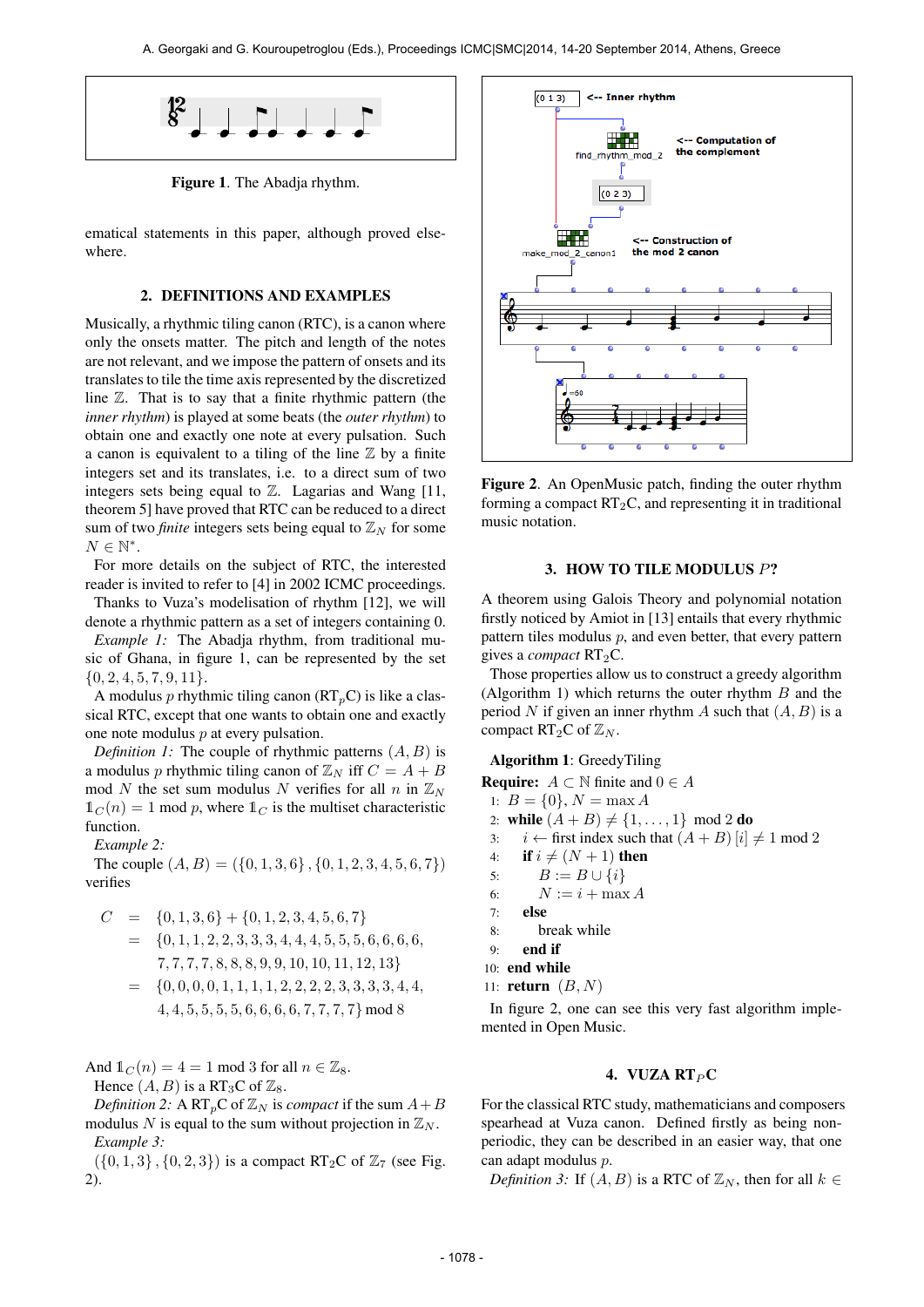

**Figure 3.** An OpenMusic patch representing two  $RT_2C$  of  $\mathbb{Z}_{12}$ . The upper one is not Vuza whilst the second one is.

 $\mathbb{N}^*$ , the *k*-concatenation  $\overline{A}^k$  of *A* is defined as

$$
\overline{A}^k = A + \{0, N, 2N, \dots, (k-1)N\}.
$$

The tiling property is closed under concatenation transformation as proved by Amiot in [13]:

*Property 1:*  $(A, B)$  is a RTC of  $\mathbb{Z}_N$  iff  $(\overline{A}^k, B)$  is a RTC of  $\mathbb{Z}_{k,N}$ .

The following property also proved in the same paper [13] gives us a characterization of Vuza canons one can interpret for modulus  $p$  canons:

*Property 2:* Every RTC can be deduced by concatenation (and duality) transformations from Vuza canons and the trivial canon  $({0}, {0})$ .

This means that Vuza canons can also be defined as minimal under the concatenation transformation.

*Definition 4:* A  $RT_pC(A, B)$  is a Vuza  $RT_pC$  if both A and B are not derived from the concatenation of smaller rhythmic patterns.

This definition allows to prove the following theorem ([14]) giving a NSC to know wether a  $RT_2C$  is a Vuza canon.

*Theorem 1:* The  $RT_2C(A, B)$  is a Vuza  $RT_2C$  iff given A the Algorithm 1 of figure 2 returns  $B$  and if given  $B$  it returns A.

*Example 4:*  $({0, 2, 3, 5}, {0, 1, 3, 5, 6})$  is a compact Vuza RT<sub>2</sub>C of  $\mathbb{Z}_{12}$  whereas  $({0, 1, 6, 7}, {0, 2, 4})$  is a compact  $RT_2C$  of  $\mathbb{Z}_{12}$  that is not Vuza. The reader can immediately see in figure 3 picturing both these canons that the first one is derived from the concatenation of a smaller one:  $({0, 1}, {0, 2, 4})$ , depicted before the first bar.

Thanks to this theorem, we can verify very easily if a rhythmic pattern A will produce a Vuza compact  $RT_2C$ .

Note that a classical compact Vuza canon is a modulus  $p$ compact Vuza canon.

We can compute very quickly Vuza  $RT_2C$ , while classical Vuza canons are extremely long to compute. The link between classical Vuza canon and Vuza  $RT_2C$  is a hope for mathematicians to find a way to compute them faster, namely to go from modulus  $p$  canons to classical canons.

In order to understand this path, we are from now on going to focus on what makes a difference between a classical canon and a modulus  $p$  canon: the superposition of onsets. Such layered onsets will be called 'donsets', and their set will be denoted with D.

*Definition 5:* If  $(A, B)$  is a RT<sub>p</sub>C of  $\mathbb{Z}_N$ , the donsets set is  $\mathbf{r}$ 

$$
D = \bigcup_{n \in \mathbb{Z}_N} \bigcup_{j=1}^{\infty} \{n, 1\!\!1_{(A+B)}(n) = kp + 1\}.
$$

*Example 5:* The donsets set of example 3 is  $\{3\}$ , as clearly shown in figure 2.

Note that if  $(A, B)$  is a RT<sub>p</sub>C with  $D = \emptyset$ , then it is a classical RTC, and it cannot be a Vuza canon because of property 2. For instance, it is the case of the second canon in example 4. This is another reason to focus on  $RT_pC$  with non-empty donsets set.

It is musically very interesting to understand given a  $RT_pC$ where its donsets will appear. Actually, the beats where the composer get layered onsets are the strongest ones, where they can express harmony; or a superposition of events, if the onsets represent actions a musician has to execute at each time. It is simply what makes the strength of  $RT_pC$ , but also its interest from a mathematical point of view. As a matter of fact, if one can understand the direct link between a rhythmic pattern and the generated donsets, one can get the chance to link back  $RT_pC$  to classical RTC.

Nevertheless, one can easily see (for instance under the duality operation, consisting of reversing the roles of inner and outer rhythms) that there is not uniqueness in this link. It means that given a donsets set one may find many  $RT_pC$ that generate it. However, those  $RT_pC$  are often associated by a transformation, as we will see in the next section.

## 5. TRANSFORMATIONS GENERATING IDENTICAL DONSETS

Some new theorems presented in this section give transformations of  $RT_2C$  that generate bigger  $RT_2C$  with the same donsets, like duality would obviously do. All these transformations have been implemented in OpenMusic.

# 5.1 Zooming

*Theorem 2:* If  $(A, B)$  is a RT<sub>2</sub>C of  $\mathbb{Z}_N$ , for all  $k \in \mathbb{N}^*$ , both  $(A_k, \widetilde{B_k})$  and  $(\widetilde{A_k}, B_k)$  are RT<sub>2</sub>C of  $\mathbb{Z}_{kN}$ , and they have the same donsets, with (same for  $B$ )

$$
A_k = \{ka, a \in A\}
$$

$$
A_k = \{ka, ka + 1, \dots, ka + (k - 1), a \in A\}
$$

See the patch generating the zoom of a canon presented in figure 4.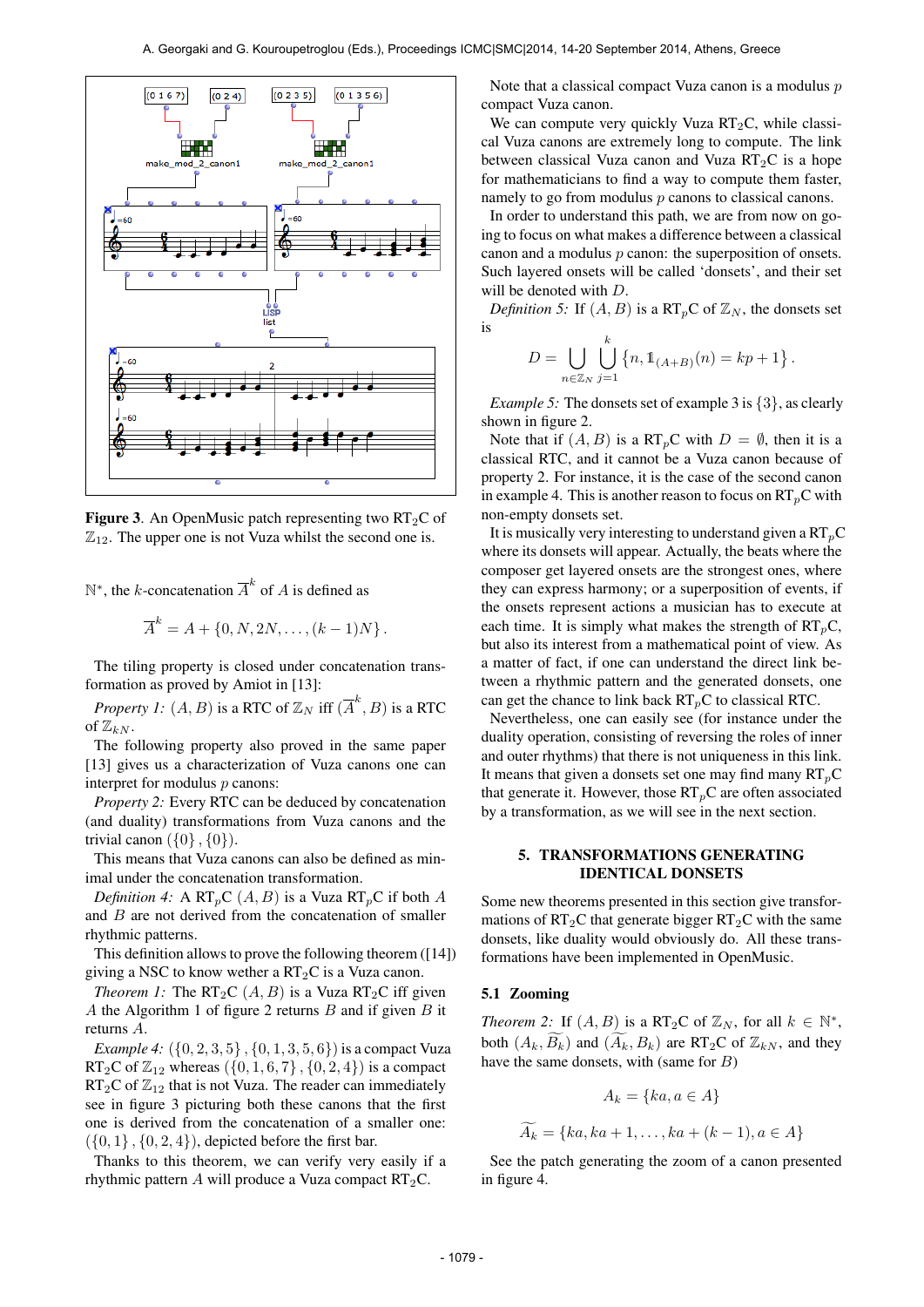

Figure 4. An OpenMusic patch returning two greater canons with the same donsets from a canon and a zooming coefficient, then representing them.

# 5.2 Transferring

*Lemma 1:* Let  $1 < p < N$  a divisor or N, then

$$
\left( \left\{ 0, p, 2p, \ldots, \left( \frac{N}{p} - 1 \right) p \right\}, \{0, 1, 2, \ldots, p - 1 \} \right)
$$

tiles  $\mathbb{Z}_N$ 

*Theorem 3:* If  $(A, B)$  is a RT<sub>2</sub>C of  $\mathbb{Z}_N$ , and  $1 < p < N$ a divisor or N, then both  $(A_p, \overline{B_p})$  and  $(\widetilde{A_p}, B_p)$  are RT<sub>2</sub>C of  $\mathbb{Z}_{2N}$ , and they have the same donsets with (same for B)

$$
A_p = A + \{0, p\}
$$

$$
\widetilde{A_p} = A + \left\{0, p, 2p, \dots, \left(\frac{N}{p} - 1\right)p\right\}
$$

if and only if  $A_p$ , as well as  $\widetilde{B_p}$ , verifies

$$
\mathbb{1}_{\widetilde{A_p}}(n) > 1 \Rightarrow n = 0\bmod (p).
$$

The transferring operation is illustrated in the OpenMusic patch presented in figure 5 which provides the following informations given an inner rhythm A:

- it provides all primes  $p$  dividing  $N$  the period of the compact  $RT_2C(A, B)$ ,
- it verifies if both  $A$  and  $B$  verify the condition of theorem 3 for some of those  $p$  and returns them,

$$
(is\_transferable\_p)
$$

• it then applies the transferring transformation to the canon with one of those  $p$  and returns the two new bigger  $RT_2C$  having the same donsets.

(transfert-transform)



Figure 5. An OpenMusic patch returning two greater canons with the same donsets from a canon verifying the transferring condition.

# 5.3 Musical and mathematical interest of these transformations and some perspectives

Starting from a given canon, the composer can now generate a family of canons having the same donsets. These canons can be played together at the same speed creating in such a way a climax on the beats with layered onsets. Different notes can be affected to the different voices, and the donsets will be heard as sudden wide chords opposed to the linear character of the melodies.

Mathematically, knowing that such transformations exist is relevant in many ways. First, given a rhythmic pattern it is pretty quick to find out if it will produce a Vuza  $RT_2C$ . On the contrary to obtain all Vuza of a given period is exponential because we still have to exhaustively produce all possible rhythmic patterns and test them. Hence, those transformations provide a way to obtain Vuza canons of a great period (having furthermore some important information about cardinality of  $A$ ,  $B$  and  $D$ ), and are the first steps of maybe finding all generating transformations. This would reduce the exponentially long search of all modulus p Vuza canon of a given period to a problem running in polynomial time.

Yet more importantly, the transformations we have presented earlier not only generate greater canons, but these resulting canons have all the same donsets. It would be even more capital to find all transformations with this property than all possible transformations. Indeed, if we can find them all, we could quotient the set of Vuza canons by those transformations, and then find a bijection between donsets sets and this quotient set, allowing us to go from modulus  $p$  canons to classical canons!

But finding those transformations will not be an easy task. For instance, here are the three  $RT_2C$  of  $\mathbb{Z}_{30}$  depicted in figure 6 which have the same donsets: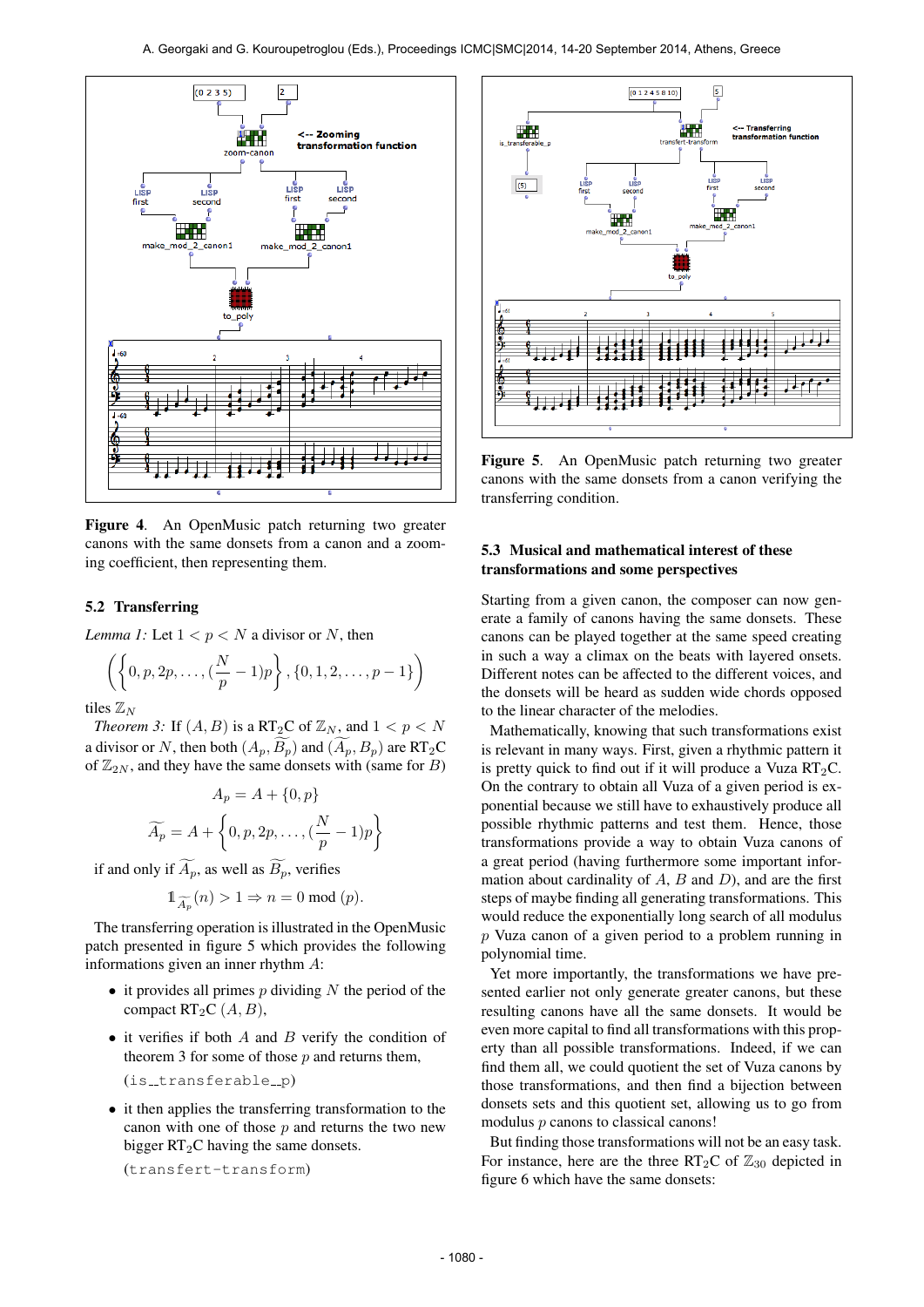

**Figure 6.** Three compact  $RT_2C$  of  $\mathbb{Z}_{30}$  with the same donsets.

- 1.  $({0, 1, 5, 6, 10, 11},$  $\{0, 2, 4, 5, 6, 7, 8, 9, 10, 11, 12, 13, 14, 16, 18\}$
- 2.  $({0, 1, 2, 5, 6, 7})$ .  $\{0, 3, 5, 6, 8, 9, 10, 11, 12, 13, 14, 16, 17, 19, 22\}$
- 3.  $({0, 1, 2, 5, 6, 7, 10, 11, 12},$  $\{0, 3, 5, 6, 8, 9, 11, 12, 14, 17\}$

The two last ones come from the 5-transferring transformation of the RT<sub>2</sub>C ({0, 1, 2}, {0, 3, 6, 9, 12}) of  $\mathbb{Z}_{15}$ .

The first one looks like it comes from the 5-transferring of the canon  $({0, 1}, {0, 2, 4, 6, 8, 10, "12/14"})$  of  $\mathbb{Z}_{15}$ . Indeed, 15 is not divisible by 2, so  $\{0, 1\}$  cannot tile  $\mathbb{Z}_{15}$ (with the "12" it tiles  $\mathbb{Z}_{14}$  and with the "14" it tiles  $\mathbb{Z}_{16}$ ).

Hence, the transferring transformation is applicable to a larger range of canons, and theorem 3 have to be extended to take into account those canons that "could exist". The first canon of the example is indeed twice the size of the original canon, and has the same donsets as both the other ones. It satisfies the same properties as if it is obtained from the 5-transferring

 $({0, 1} + {0, 5, 10}, {0, 2, 4, 6, 8, 10, "12/14" } + {0, 5}).$ This special case makes us think that transferring transformation may be more widely used, and moreover, some other transformations generating canons with the same donsets may exist.

## 6. CONCLUSION

Finding a way to obtain all the Vuza RTC of a given period  $\mathbb{Z}_N$  is an issue for composers, but also for mathematicians, because finding a necessary and sufficient condition to know if a rhythmic pattern will tile the line is equivalent to solve the spectral conjecture in dimension 1. Tao has recently proved this conjecture, also called Fuglede conjecture, to be false for dimensions higher or equal to 5 [15], and from this work, Matolcsi has proved it to be false in dimension 4 [16], and Farkas in dimension 3 [17]. The problem remains open in dimensions 1 and 2. Dimension 1 is precisely the case which concerns the tiling canons constructions.

Composers have been using classical RTC for years (see [8] and [9]), and we hope that the implementation of these

new tools in OpenMusic will make musicians aware of the existence of  $RT_pC$  and the musical potentials they have.

 $RT_pC$  are a very recent field of study, and there is still so much to be done to understand them. We already have some cardinality results for specials cases ([14]), and we need to use some mathematical theorems to make their implementation faster. For instance, one can prove that we can never find a  $RT_2C$  that is not a RTC for the period N in the sequence A071642 of Sloanes OEIS [18]. We also hope that this article will bring this subject not only to the eyes of composers and musicians, but also to the community of computational musicologists and computer scientists.

#### 7. REFERENCES

- [1] D. T. Vuza, "Supplementary sets and regular complementary unending canons," *Perspectives of New Music*, 1991-1993, in four parts.
- [2] M. Andreatta, C. Agon, and M. Chemillier, "Openmusic et le problème de la construction de canons musicaux rhythmiques," Actes des sixièmes Journées *d'Informatique Musicale*, pp. 179–185, 1999.
- [3] C. Agon and M. Andreatta, "Modeling and implementing tiling rhythmic canons in the openmusic visual programming language," *Perspectives of New Music*, vol. 49, no. 2, pp. 66–91, 2011.
- [4] M. Andreatta, C. Agon, and E. Amiot, "Tiling problems in music composition: Theory and implementation," in *Proceedings of the ICMC*, 2002.
- [5] M. Andreatta and C. Agon, "Implementing algebraic methods in openmusic," in *Proceedings of the International Computer Music Conference, Singaphore*, 2003.
- [6] E. Amiot, M. Andreatta, and C. Agon, "Tiling the (musical) line with polynomials: some theoretical and implementational aspects," *Proceedings of the ICMC, Barcellona*, 2005.
- [7] E. Amiot, C. Agon, and M. Andreatta, "Autosimilar melodies and their implementation in openmusic," in *Sound and Music Computing Conference*, 2007.
- [8] C. Agon, G. Assayag, and J. Bresson, *The OM Composer's Book*. IRCAM-centre Pompidou, 2006.
- [9] J. Bresson, C. Agon, and G. Assayag, *The OM Composer's Book. 2*, 2008.
- [10] E. Amiot, "Why rhythmic canons are interesting," *E. Lluis-Puebla, G. Mazzola et T. Noll (eds.), Perspectives of Mathematical and Computer-Aided Music Theory, EpOs*, pp. 190–209, 2004.
- [11] J. C. Lagarias and Y. Wang, "Tiling the line with translates of one tile," *Inventiones mathematicae*, vol. 124, pp. 341–365, 1996.